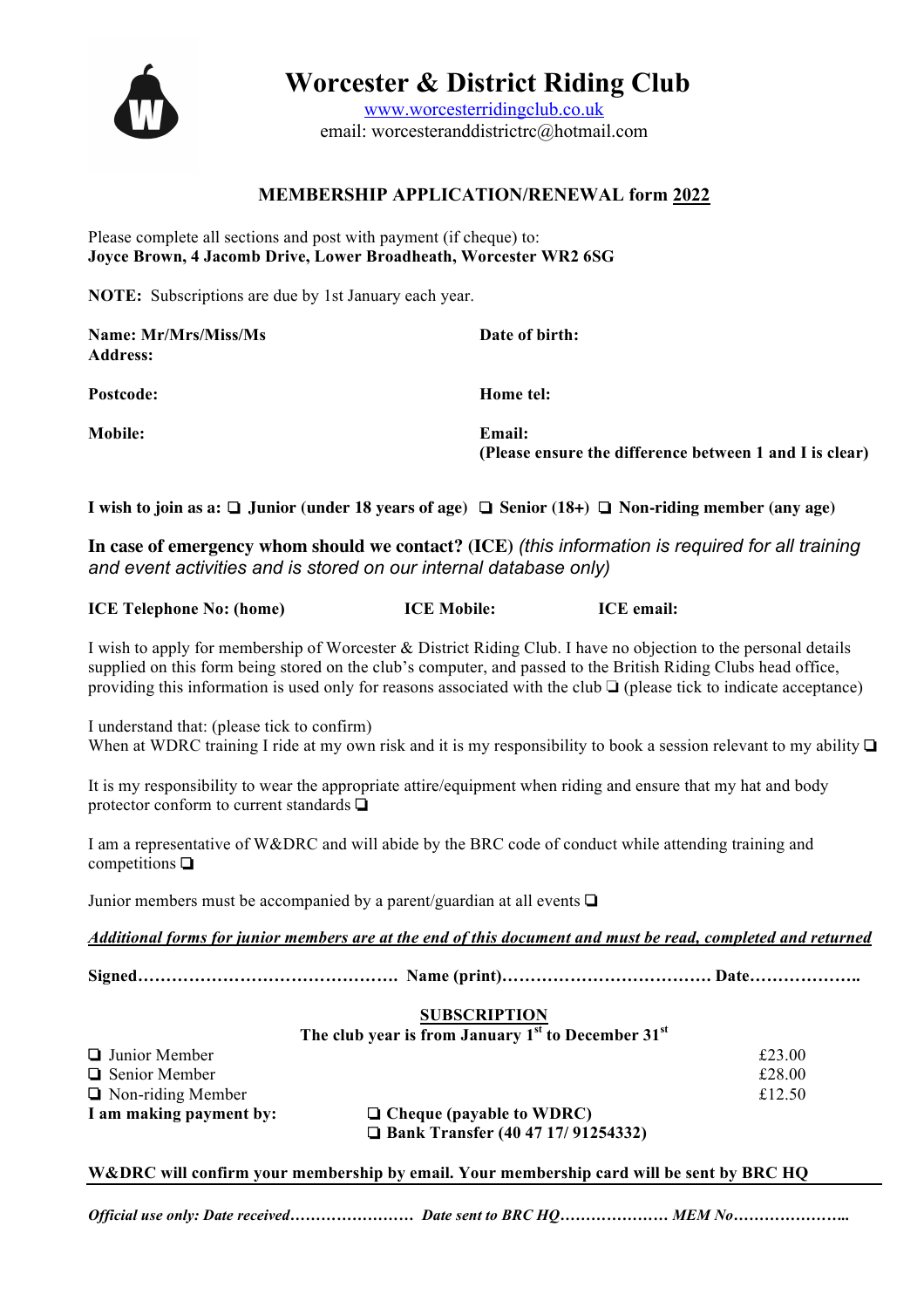#### **CLUB NEWS**

Will be sent out by email and also notified on our Facebook page and our website (www.worcesterridingclub.co.uk) if applicable. Information about the club, its committee, how to contact us, training dates, competition dates etc can all be found on the website.

#### **E-MAIL**

Please remember to notify the secretary if you change your e-mail address. The majority of club correspondence is issued by e-mail. Notifications are placed on our website and Facebook page for reasons of cost and efficiency. Members have a special 'members only' Facebook page to give priority booking for training.



#### **JOIN US ON FACEBOOK**

#### **HELP**

The club asks that all members or a parent/guardian of younger junior members help with at least one function per year. This could be anything ranging from preparing sandwiches for judges, to helping erect rings, stewarding, judging, clearing away etc.

If you have a particular skill – i.e. dressage judge/SJ course builder, please do let us know.

**PLEASE NOTE: The club pays pre-entry fees for area competitions, and entry fees for those qualifying for the National Championships, providing they have helped with at least one club event**  during the year to raise the funds. We also pay for each 4<sup>th</sup> Mercian Entry (local unaffiliated **league) for those who help raise the funds to do so by giving their time.**

 *IF YOU WOULD PREFER NOT TO HELP AND ARE HAPPY TO PAY PE-ENTRIES PLEASE LET THE TEAM MANAGER KNOW WHEN A PLACE ON A TEAM IS CONFIRMED. IF YOU DO NOT HELP WITH A FUNDRAISER YOU WILL BE ASKED TO REPAY WHAT HAS BEEN SPENT ON YOUR ENTRIES.*

*Horses belonging to those competing at BRC Area Qualifiers will normally need to have had a vaccination within the six months and three weeks prior to the competition, and not on the day of competition or the six previous days. Passports should be available for inspection at each competition but not for training, club only and Mercian events.*

**COMMENTS / NOTES**: (anything that may be useful for your profile)

**Any questions?** 

**ADDITIONAL INFORMATION FOR JUNIOR MEMBERS, PARENTS AND GUARDIANS FOLLOWS. PLEASE RETURN THE FORMS RELATING TO MEDICAL CONDITIONS AND PHOTOGRAPHY AT EVENTS WITH YOUR MEMBERSHIP APPLICATION.**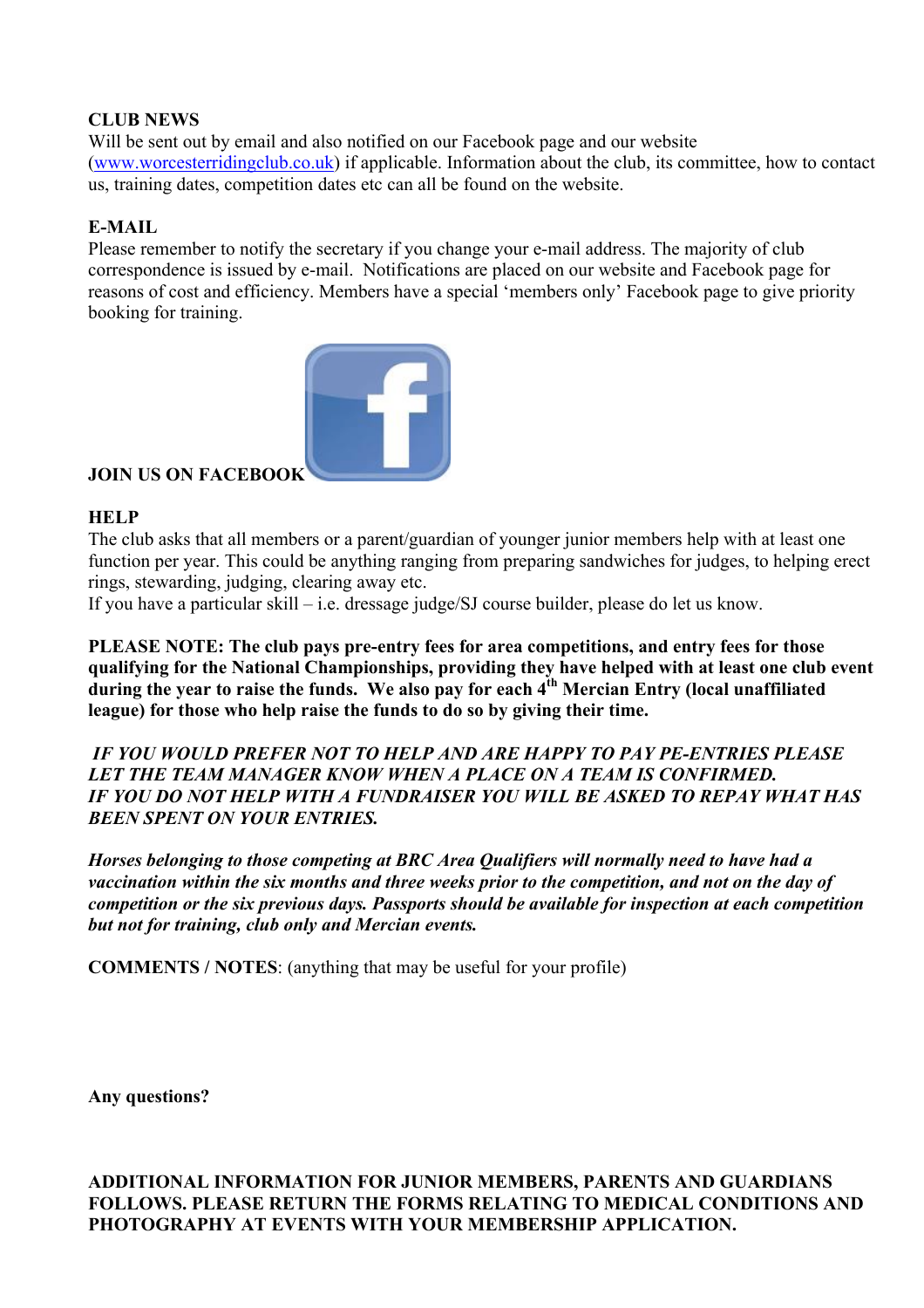

### **Worcester & District Riding Club**<br>www.worcesterridingclub.co.uk

#### **Junior additional information forms**

Name:

Address:

Telephone No: Mobile:

E-mail address:

(Please print clearly and ensure the difference between 1 and I is clear).

**Medical Conditions/Allergies** - please supply information with respect to any medical condition or allergy that you believe the instructor or official should be aware of (including medication); (It is the parent or guardian's responsibility to update the club of any relevant changes).

……………………………………………………………………………………………………………… ……………………………………………………………………………………………………………… ……………………………………………………………………………………………………………… ……………………………………………………………………………………………………………… ……………………………………………………………………

Parent/Guardian to sign and print to confirm you have read, understood and accept the **safeguarding policy** and **codes of conduct** for Worcester and District Riding Club members.

Print :

Sign : …………………………………………………………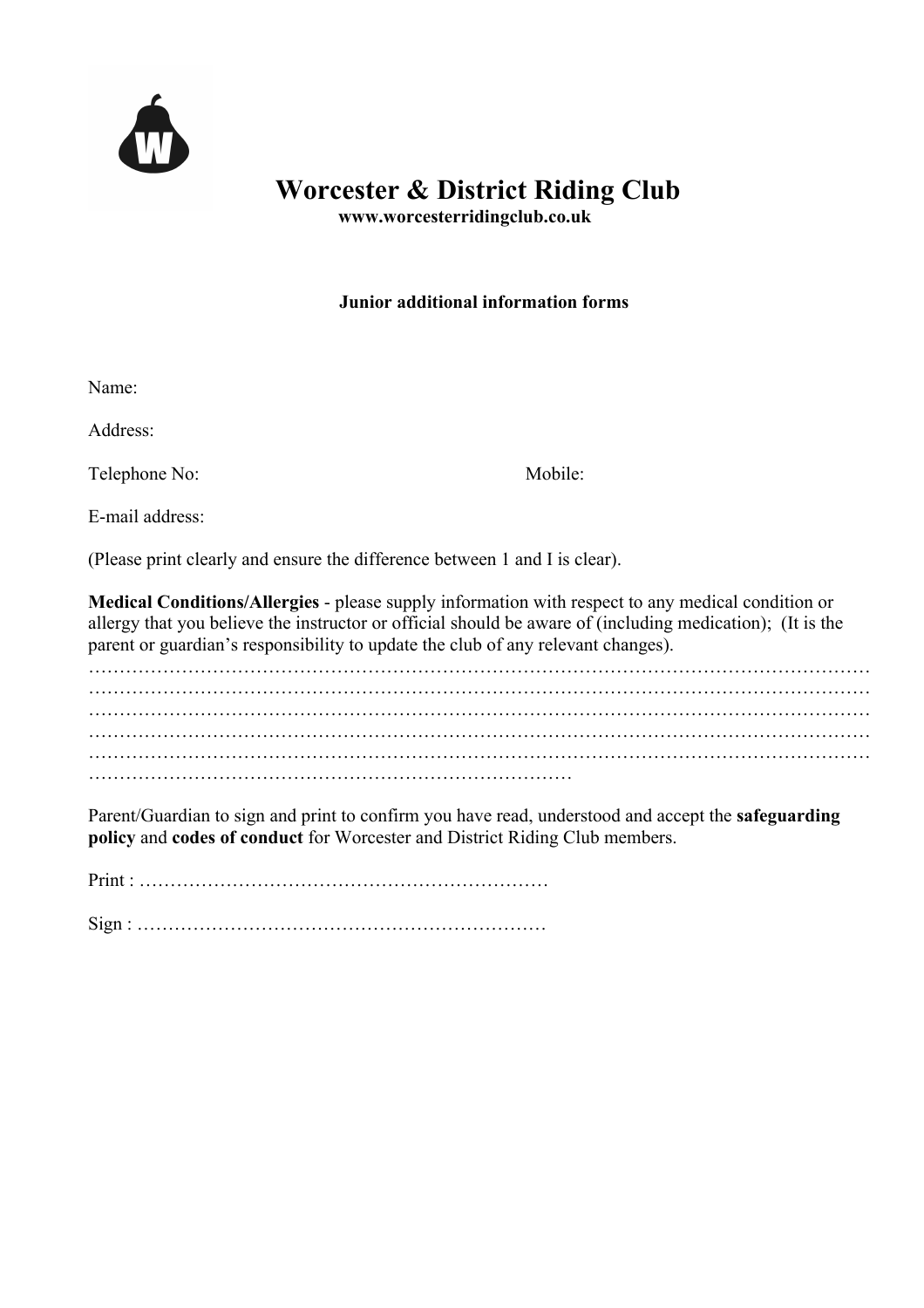# Safeguarding Policy - Children and Young People BHS Affiliated Riding Clubs (BRC)



Worcester and District Riding Club fully accepts its legal and moral obligation under The Children's Act (1989) and (2004), to provide a duty of care to protect all children and safeguard their welfare, irrespective of age, sex, disability, race, parental or marital status, pregnancy, religion or belief, creed, sexual orientation and gender reassignment.

A child/young person is defined as a person under the age of 18 (the Childrens Act 1989).

Worcester and District Riding Club fully adopts the BEF Safeguarding Policy (Children and Young People), the full policy can be downloaded from the BEF website www.bef.co.uk

#### **Aims**

The aims of the Worcester and District Riding Club Safeguarding Policy are:

· To ensure robust safeguarding arrangements and procedures are in operation to provide children and young people with appropriate safety and protection whilst at Worcester and District Riding Club, allowing them to participate in a fun, safe environment and in an atmosphere of fair play.

· To take all reasonable, practical steps to protect children from harm, discrimination and degrading treatment and respect their rights, wishes and feelings.

· To ensure everyone understands their roles and responsibilities in respect of safeguarding and are provided with appropriate learning opportunities to recognise, identify and respond to signs of abuse, neglect and other safeguarding concerns relating to children and young people.

· To ensure appropriate action is taken in the event of incidents/concerns of abuse and support provided to the individual/s who raise or disclose the concern. All concerns or allegations of poor practise or abuse are taken seriously and responded to swiftly and appropriately. It is the responsibility of child protection experts to determine whether or not abuse has taken place but it is everyone's responsibility to report it.

· To ensure that confidential, detailed and accurate records of all safeguarding concerns are maintained and securely stored.

· To maintain high standards of behaviours and good practice through compliance with BRC Official Rules and the BEF Codes of Conduct produced for instructors, coaches, parents/guardians, junior members, BRC Officials and volunteers. The policy and procedures are mandatory for everyone involved with Worcester and District Riding Club. Failure to comply with the policy and procedures will be addressed without delay and may ultimately result in dismissal/exclusion from the Worcester and District Riding Club.

The policy will be reviewed every three years, or in the following circumstances:

· Changes in legislation and/or government guidance

· As required by the Local Safeguarding Children Board, BHS, BRC and the BEF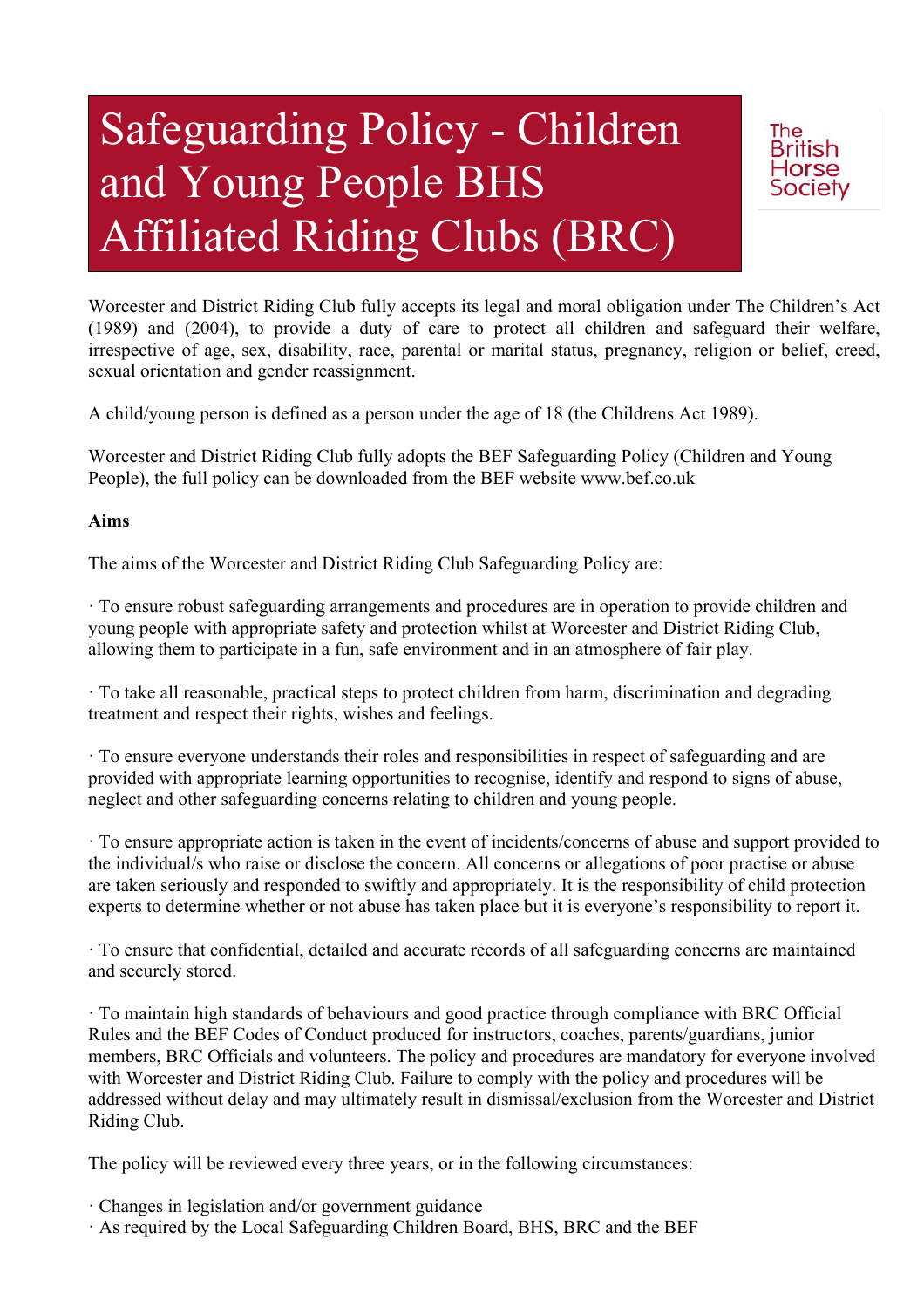· As a result of any other significant change or event.

#### **Club Safeguarding Officer**

Worcester and District Riding Club will appoint a Club Safeguarding Officer (CSO) - Elizabeth Evans worcesteranddistrictrc@hotmail.com/07955827755.

#### **The role of the CSO is:**

· To ensure that Worcester and District Riding Club staff and volunteers, are aware of the Safeguarding Policy, procedures, guidelines and codes of conduct and adopt them as appropriate.

· Be the first point of contact at Worcester and District Riding Club for Officials, volunteers, young people or parents/guardians for any issue concerning safeguarding, child protection or welfare, poor practise or potential/alleged abuse.

·To have access to contact details for Children's Services, the Police and the BHS Lead Safeguarding Officer.

· To follow the BEF Safeguarding Policy for procedures for recording and reporting information as required.

· To advise the BHS Lead Safeguarding Officer of any allegations or complaints made in relation to child protection and safeguarding and to implement BHS's Safeguarding procedure as appropriate.

· To respond to any allegations or complaints made from within Worcester and District Riding Club in accordance with the agreed protocols detailed in the BEF Safeguarding Equestrian Sport.

· To ensure that Under 18s and their parents/guardians are aware of Worcester and District Riding Club Safeguarding Policy and Procedures and how to access them.

· To facilitate and promote education and training in safeguarding for staff and volunteers

· To ensure that procedures on recruitment of officials and volunteers are followed and for those roles which undertake regulated activity or regulated work, please see DBS and PVG guidance documents.

· To ensure that codes of conduct are in place for officials, volunteers, junior members and their parents/guardians http://www.bhs.org.uk/our-charity/working-with-the-law/safeguarding-children

· To ensure confidentiality is maintained and information is only shared on a 'need to know' basis.

#### **It is not the role of the CSO to be a Child Protection expert or to determine whether or not a serious incident has taken place, rather to record the details and seek guidance if necessary.**

#### **Communication**

Worcester and District Riding Club will make available its Safeguarding Policy and Procedures to all officials, volunteers, junior members and their parents/guardians and it will appear in full on the Worcester and District Riding Club website.

Worcester and District Riding Club will circulate to all new members and their parents/guardians if they are under 18, the name and number of the Club Safeguarding Officer.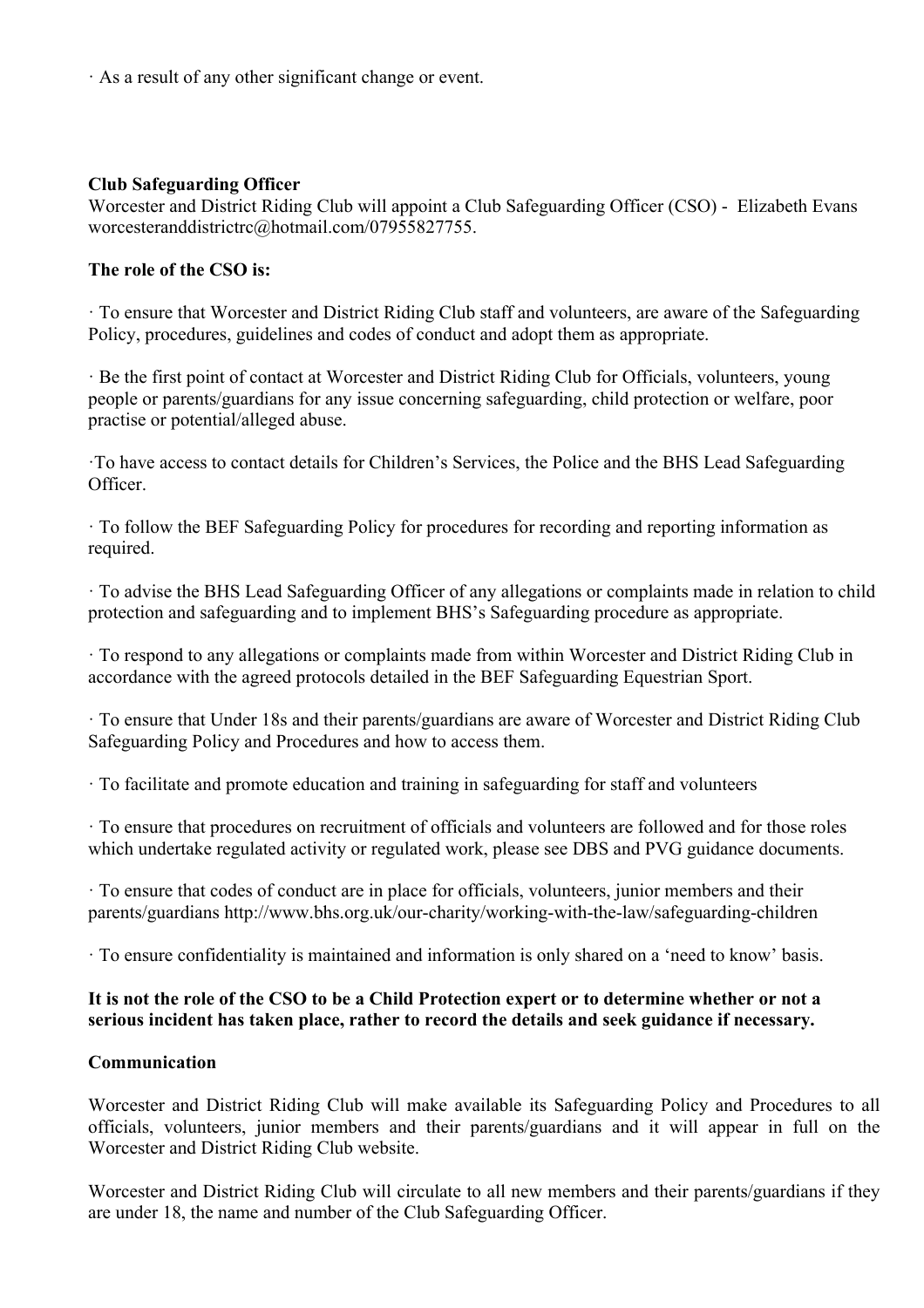All individuals involved with Worcester and District Riding Club, no matter what role they participate in, must adhere to the Safeguarding Code of Conduct.

All individuals involved with Worcester and District Riding Club must all sign to agree to uphold the Safeguarding Code of Conduct.

#### **Training**

approved safeguarding training (or recognised equivalent) course within the last 3 years. Ideally refresher training should be completed every three years via either the BEF approved online training portal or a further face to face course.

As a minimum the CSO must attend the required Safeguarding Training Course.

#### **Criminal Record checks**

Instructors/coaches, officials and volunteers working with children at Worcester and District Riding Club may be required to hold a current certificate through the Disclosure and Barring Service, Disclosure Scotland or Access NI as appropriate. Certificates must be renewed every three years. Please see the guidance documents below.

 $\_$  , and the contribution of the contribution of the contribution of the contribution of  $\mathcal{L}_\text{max}$ 

#### **Further information and links**

Worcester and District Riding Club Safeguarding Officer details: Elizabeth Evans worcesteranddistrictrc@hotmail.com / 07955827755

#### **BHS Lead Safeguarding Officer :** 02476 840746 **/** safeguarding@bhs.org.uk

**Confidential email:** cpleadofficer@bhs.org.uk

**Childline** 0800 1111

**NSPCC** 0808 800 5000

#### **Documents**

http://www.bhs.org.uk/our-charity/working-with-the-law/safeguarding-children

Criminal record check information

England and Wales - http://www.bhs.org.uk/our-charity/working-with-the-law/criminal-record-checksengland-and-wales

Scotland - http://www.bhs.org.uk/our-charity/working-with-the-law/criminal-record-checks-englandand-wales/scotland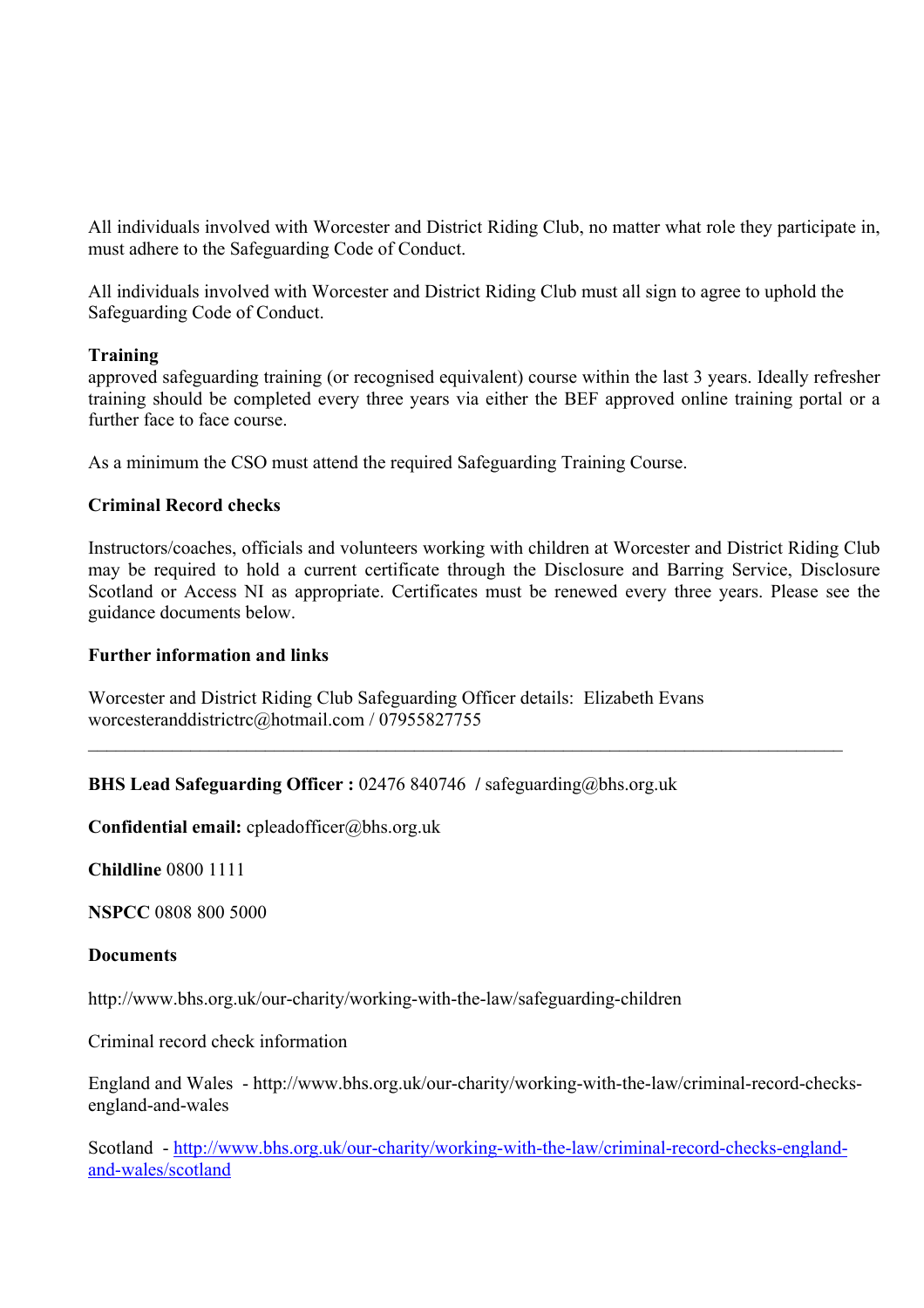### Code of conduct for Junior Members

The **British Horse** Societv

Worcester and District riding club is fully committed to safeguarding and promoting the wellbeing of all its members. The centre believes that it is important that members, coaches, volunteers and parents associated with the centre should, at all times, show respect and understanding for the safety and welfare of others. Therefore, members are encouraged to be open at all times and to share any concerns or complaints that they may have about any aspect of the club with the Club Safety Officer (Elizabeth Evans).

As a member of Worcester and District riding club, you are expected to abide by the following junior code of practice:

· All members must ride within the rules and respect officials and their

decisions.

· All members must respect the rights, dignity and worth of all participants regardless of age, gender, ability, race, cultural background or religious beliefs or sexual identity.

· Members should keep to agreed timings for lessons and competitions or inform their coach or instructor and the training organiser if they are going to be late.

· Members must wear suitable safety equipment and clothing, for sessions, as agreed with the coach/instructor.

· Members must pay any fees for sessions or competitions promptly.

· Junior members are not allowed to smoke.

· Junior members are not allowed to consume alcohol or drugs of any kind.

· Junior members MUST be accompanied to training sessions and competitions by parents or legal guardian.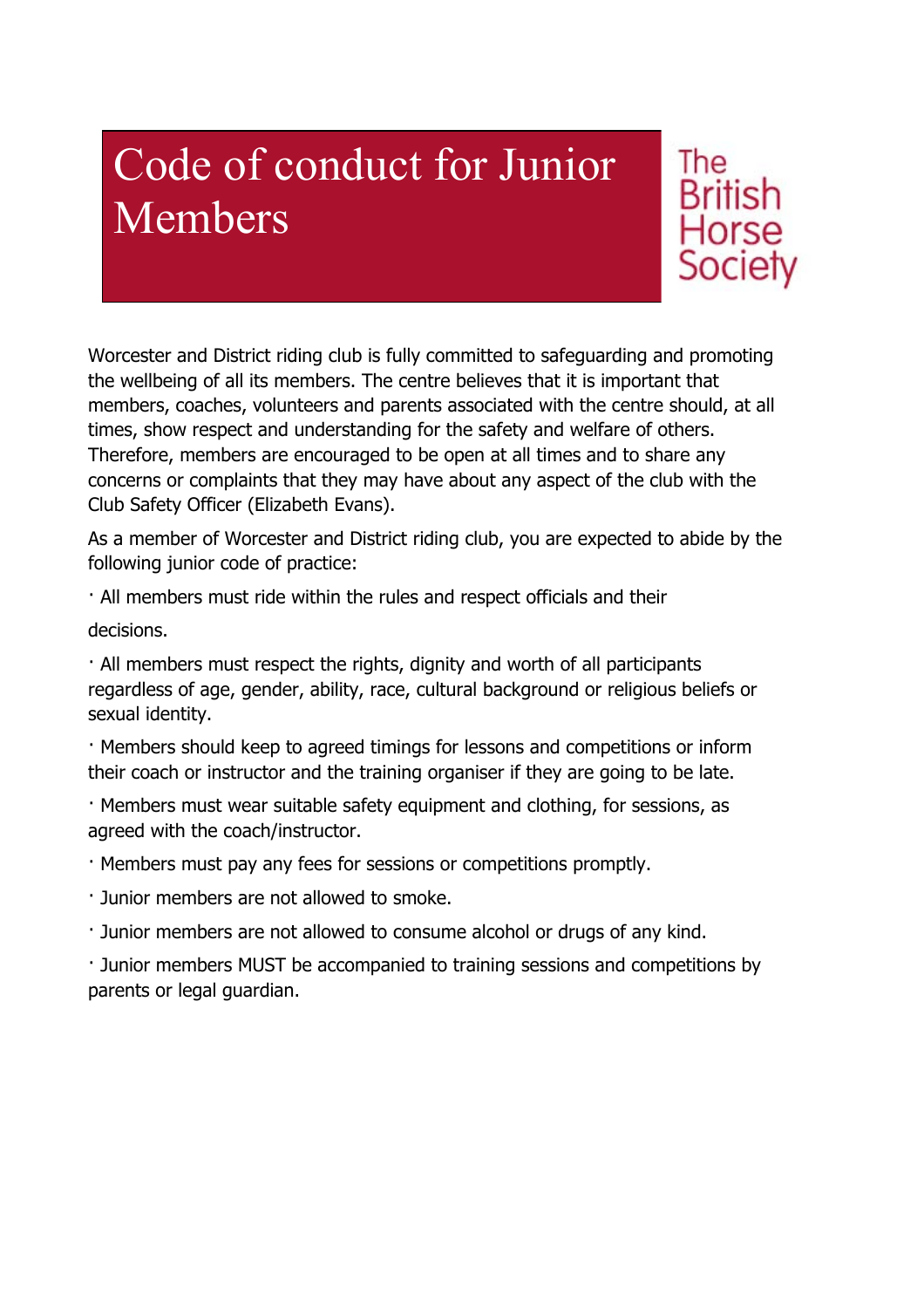## Code of conduct for spectators



All horse events welcome spectators – your enthusiasm and support encourages all participants. Your actions influence the mood of the riders and the competition.

Therefore :

- Please do not abuse officials, however much you disagree with their decision.
- Encourage all riders and applaud their efforts.
- Do not ridicule opponents for their mistakes or criticise their horses.
- Do not applaud or encourage foul play.
- Do not use foul, racist or abusive language to riders, officials or other spectators.
- Do not ever use physical violence or threaten anyone.

• You must not enter the riding area or arena during a lesson or competition unless asked to do so by the Instructor or Organiser.

• You are subject to the Rules of the sport. You can be cautioned, reported or sent away from the competition if this Code of Conduct is breached.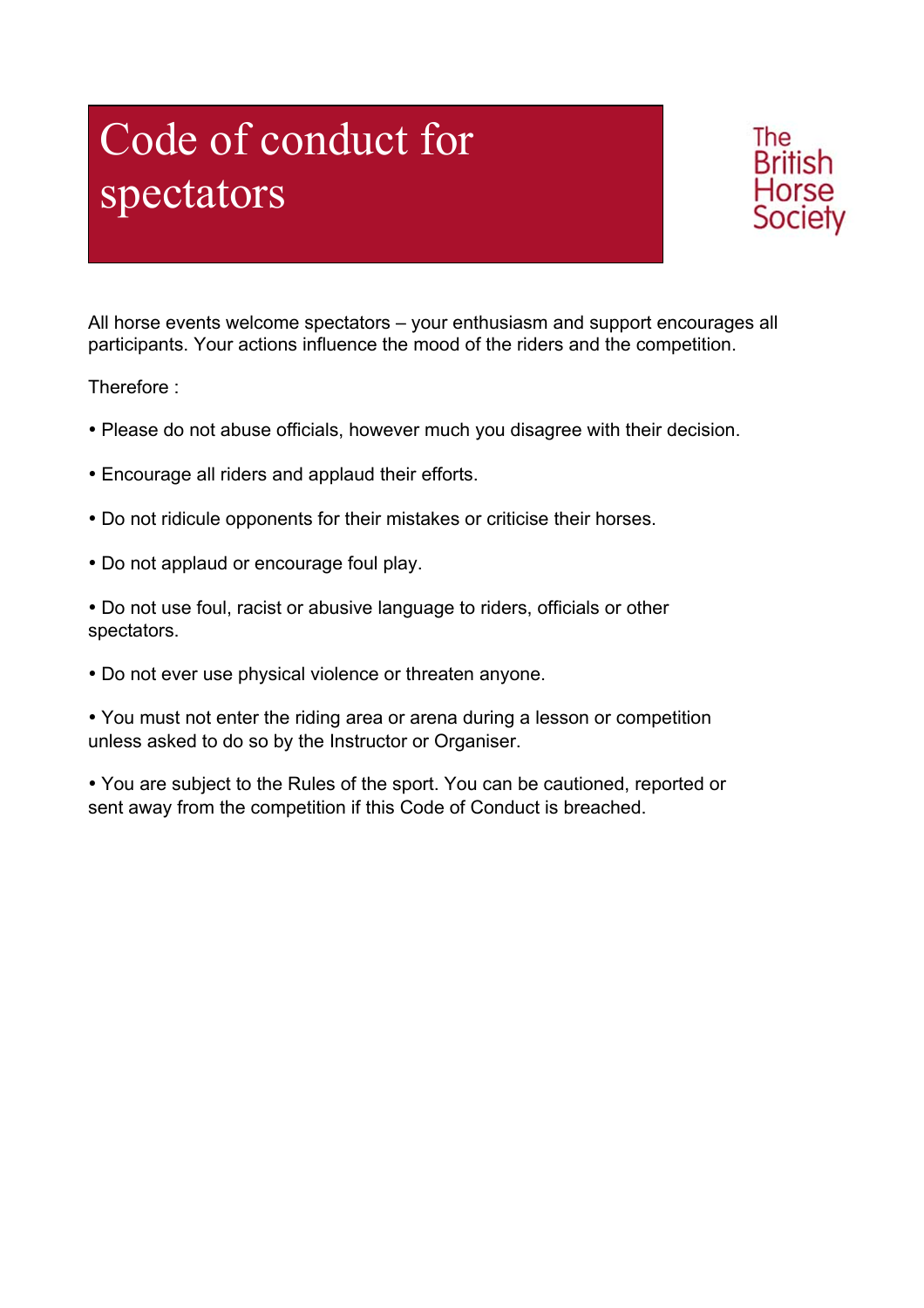### Code of Conduct for Club Officials and/ Volunteers



The essence of good ethical conduct and practice is summarised below. All volunteers must:

- Consider the wellbeing and safety of participants before the development of performance.
- Develop an appropriate working relationship with participants, based on mutual trust and respect.
- Make sure all activities are appropriate to the age, ability and experience of those taking part.
- Promote the positive aspects of the sport (e.g. fair play/responsibility for animals).
- Display consistently high standards of behaviour and appearance.
- Follow all guidelines laid down by the national governing body and the club/centre.
- Hold appropriate valid qualifications and insurance cover.
- Never exert undue influence over performers to obtain personal benefit or reward.
- Never condone rule violations, rough play or the use of prohibited substances.
- Encourage participants to value their performances and not just results.
- Encourage and guide participants to accept responsibility for their own performance and behaviour.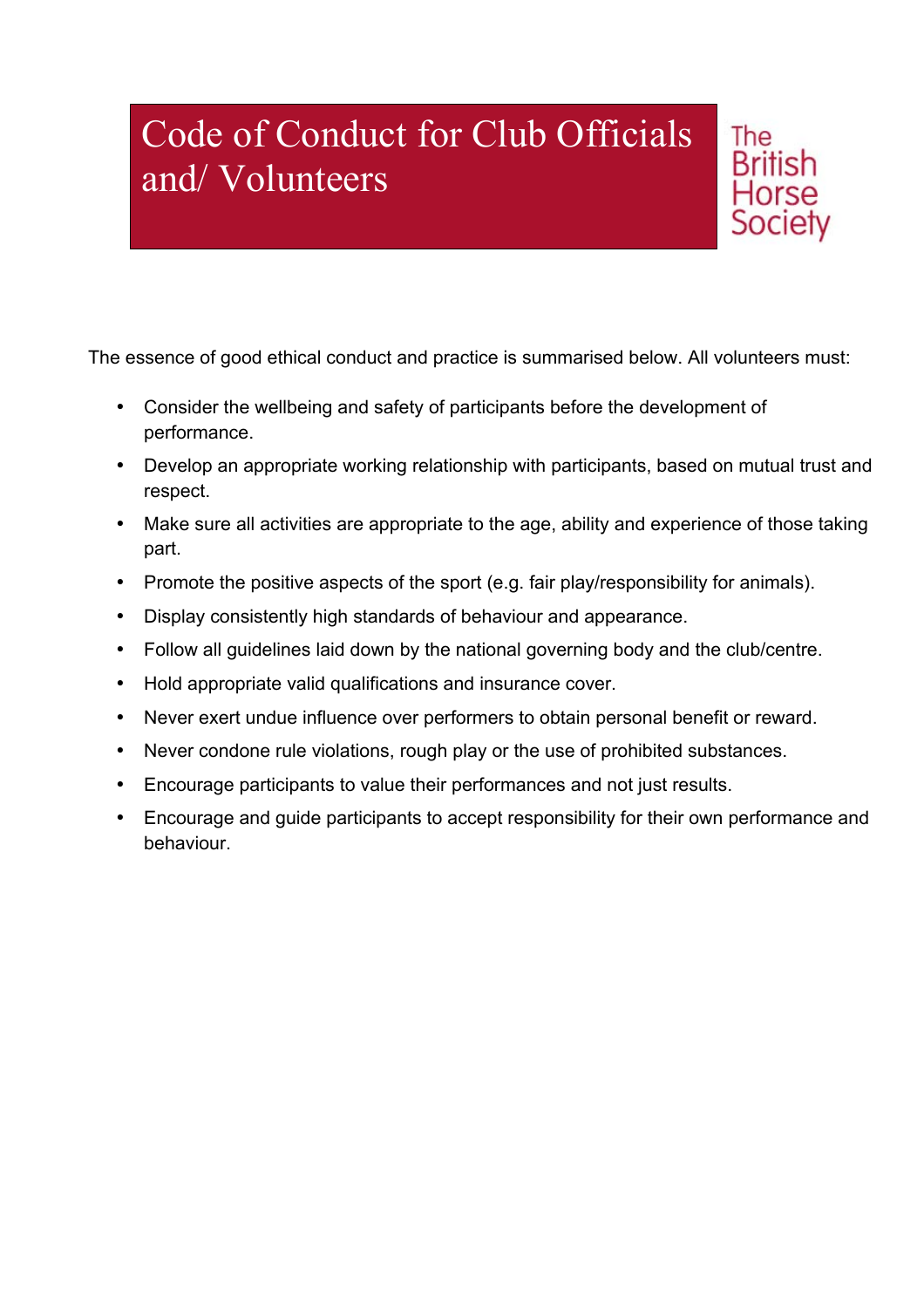### Code of conduct for Parents and carers

**British** Horse **Society** 

The

- Encourage your child to learn the rules and ride within them.
- Discourage unfair competition and arguing with officials.
- Help your child to recognise good performance, not just results.
- Never force your child to take part in sport.
- Set a good example by recognising fair competition and applauding good performances of all.
- Never punish or belittle a child for losing or making mistakes.
- Publicly accept officials' judgements.
- Support your child's involvement and help them to enjoy their sport.
- Use correct and proper language at all times.
- Encourage and guide performers to accept responsibility for their own performance and behaviour.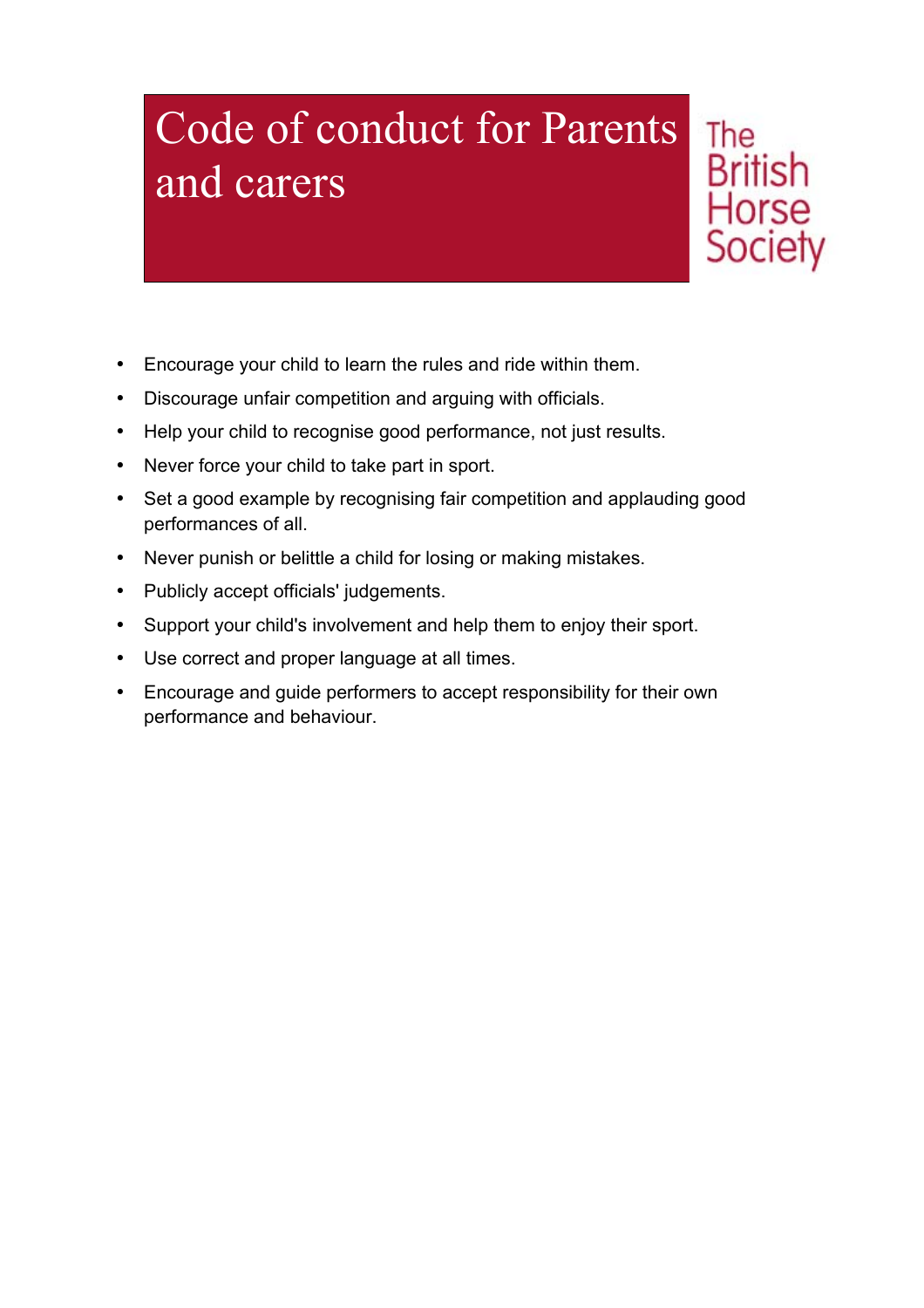

#### **Guidelines on the use of photographic and filming equipment at competitions for children:**

Whilst it is not intended to ban all photography at events, organisers and club officials must ensure proper safeguards are in place.

There is a potential risk posed to young children through the use of photographs on web sites and publications. There is evidence in sport in general to show that photographs have been:

- Used to identify children which places them at risk from those who wish to groom children for abuse
- Used or adapted and placed on child pornography sites.

For these reason, the following guidelines for children's events have been drawn up: Professional photographers/filming/video operators wishing to attend BEF events must:

- Be given a clear brief
- Wear identification
- Not be given unsupervised access to competitors
- Not be allowed to take photos outside the event (e.g. a child's home or school).

Any other spectators (e.g. amateur photographers, parents) wishing to film or take photographs using any form of telephoto lens must:

• Register their name and address at the designated point and/or wear recognised identification.

Videoing as a Training aid: there is no intention to prevent the use of video equipment as a legitimate training aid. However, riders and their parents should be aware that this is a part of the training programme and care should be taken in the storing of such films.

In any promotional material or publication:

- Consideration should be given to using images, models and illustrations rather than photographs
- Only images of suitably dressed riders should be used (focus on the activity not a particular child; avoid full face and body shots).
- Permission should be sought in writing from riders (and their parents) before using their image
- Remember that if the young person is named, do not include a photograph; if a photograph is used, do not name the young person
- Group Photos: It should be noted that responsible newspapers/publications are now publishing the names of children in group photography in alphabetical order, not in the traditional 'left to right' way therefore making identification harder. Event organisers should adopt this practice when dealing with all publicity.

Report any concerns regarding inappropriate or intrusive photography to the event organiser immediately and as soon as possible to the relevant NGB.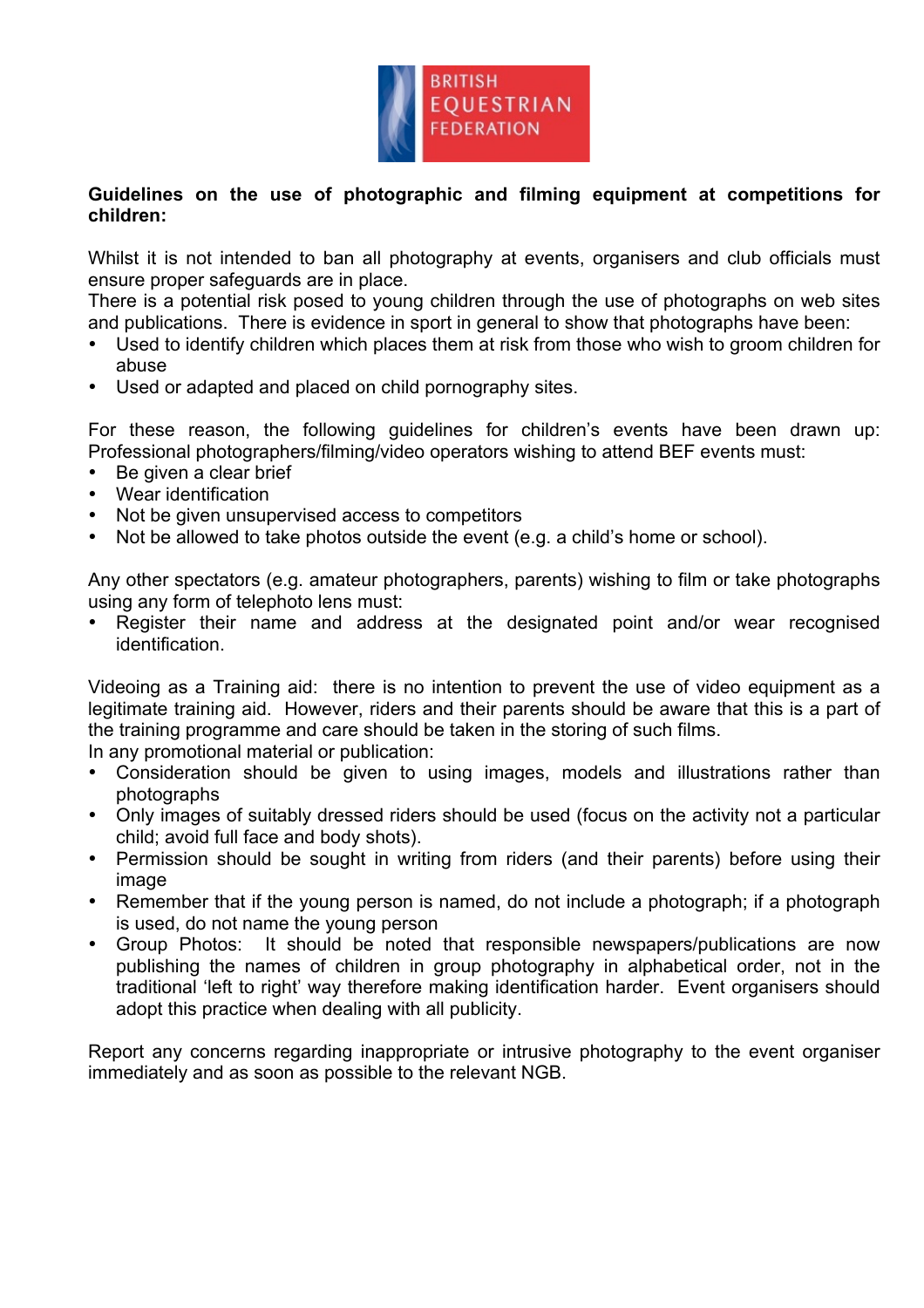#### **Guidance for the use of photographs and recorded images**

This form is to be signed by the legal guardian of a child or young person under the age of 18, together with the child or young person. Please note that if you have more than one child under the age of 18 registered you will need to complete separate forms for each young person

**The BEF and its MBs recognises the need to ensure the welfare and safety of all young people.** 

**As part of our commitment to ensure the safety of young people we will not permit photographs, video images or other images of young people to be taken or used without the consent of the parents/carers and the young person.**

**Worcester and District riding club will follow the guidance for the use of images of young people as detailed within the BEF Policy and Procedures.** 

**Worcester and district riding club will take steps to ensure these images are used solely for the purposes they are intended which is the promotion and celebration of the activities undertaken.**

**If you become aware that these images are being used inappropriately you should inform the Member Body/Club Safety Officer immediately.**

**The information will be available on the website http://www.worcesterridingclub.co.uk/ or on the riding club Facebook page.** 

**If at any time either the parent/carer or the young person wishes the data to be removed from the website, 7 days notice must be given to the Club Safety Officer after which the data will be removed.**

| Signed: (Parent or carer)            | Signed: (Child or young person) |
|--------------------------------------|---------------------------------|
| Club Safety Officer: Elizabeth Evans | 07955 827755                    |
| Date:                                | Date:                           |